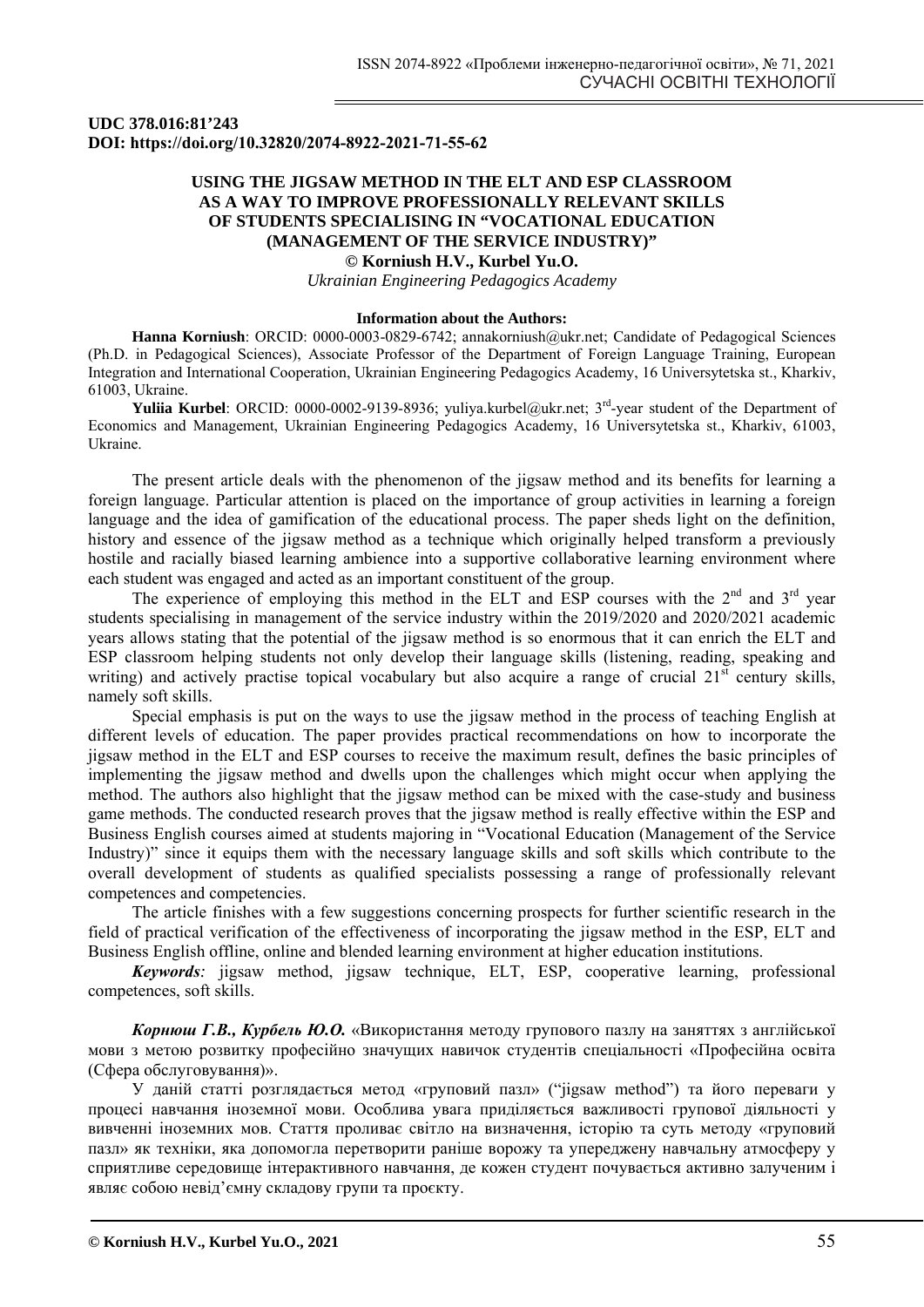Досвід використання методу «груповий пазл» на заняттях у межах дисциплін «Іноземна мова (англійська)» та «Іноземна мова професійно-ділового спілкування (англійська)» для студентів 2-го та 3-го курсів спеціальності 015 «Професійна освіта (Сфера обслуговування)» протягом 2019/2020 та 2020/2021 навчальних років дозволяє стверджувати, що потенціал цього методу настільки значний, що сприяє не тільки розвиткові мовних навичок (аудіювання, читання, говоріння, письма) та активному використанню професійно релевантної лексики, але й набуттю низки важливих навичок ХІХ століття (зокрема – м'яких навичок).

У роботі містяться практичні рекомендації щодо того, як інкорпорувати названий метод на заняттях з іноземної мови для отримання максимального результату, визначено основні принципи впровадження методу «груповий пазл» та виокремлено складнощі, які можуть виникнути під час застосування цього методу. Авторами наголошується, що метод «груповий пазл» можна дієво поєднувати з кейс-методом та діловими іграми. Проведене дослідження доводить, що метод «груповий пазл» є дійсно ефективним у межах курсів «Іноземна мова професійно-ділового спілкування (англійська)» та «Ділова мова (англійська)», які викладаються студентам, що здобувають спеціальність 015 «Професійна освіта (Сфера обслуговування)», оскільки озброює їх необхідними мовними та м'якими навичками, а також сприяє загальному становленню студентів як кваліфікованих фахівців, що володіють цілим рядом професійно значущих компетенцій.

*Ключові слова:* груповий пазл, метод, навчання, англійська мова, професійні компетенції, м'які навички.

**Introduction.** Nowadays teaching methodology is becoming more and more diverse and interactive. Student-centeredness is believed to be the key priority in education along with the trends of interactivity, gamification and blended learning. New teaching tools and strategies are being invented to make classes more interesting and enjoyable. This is particularly true about organising ELT (English Language Teaching) and ESP (English for Special Purposes) classes.

Classes are now structured in such a way that the group is fully involved. The teacher is expected to communicate with everyone. Learning a language in such an engaging and cooperative environment allows group members to interact with each other, communicate, share experiences. Therefore, game methods in the educational curriculum are gaining popularity. This is due not only to the need to activate educational and cognitive skills of students, but also to develop their attentiveness, concentration, ability to search and analyse the information received.

The concept of the "game" and "gamification" of the educational process in the 21st century is interpreted in different ways. In most cases, the game is no longer perceived as an entertainment and leisure activity. The game has evolved into a way of teaching, upbringing, development, adaptation, etc. Now in the field of education, gaming technologies have received such a strong development that they are considered to be a separate method of organising and conducting classes [6].

One of the types of organising group classes is the jigsaw method, in which all the students depend on each other. The main idea is that the teacher divides the group into micro groups (4-6 people) or pairs, and divides the tasks into parts that the students must put together like a puzzle. The method fosters the development of soft skills, language skills and professionally relevant qualities of students whose future jobs are going to involve a significant communication or managerial component.

We recognise that there exists a strong correlation between what and how learners study and how successful they become in their future careers. Using such a method can bridge the gap between the ELT and ESP classroom and the workplace. Taking into consideration the fact that sometimes there is a mismatch between the content of ESP textbooks and the actual demands from employers [2], teachers need to know what they can complement textbooks with and how they can create situations for students to practice different language skills and further develop their people skills.

So, the present article focuses on how the jigsaw method can be used in the ELT and ESP classroom with the purpose of improving professionally relevant competences of students majoring in "Vocational education (Management of the service industry)".

**Analysis of recent research works and publications.** While conducting the current research, it was important to study previously published works dealing with the issue of the jigsaw method and its effectiveness in the process of English language teaching. The literature review helped see that valuable works belong to Elliot Aronson, Filkins Champaign, Kai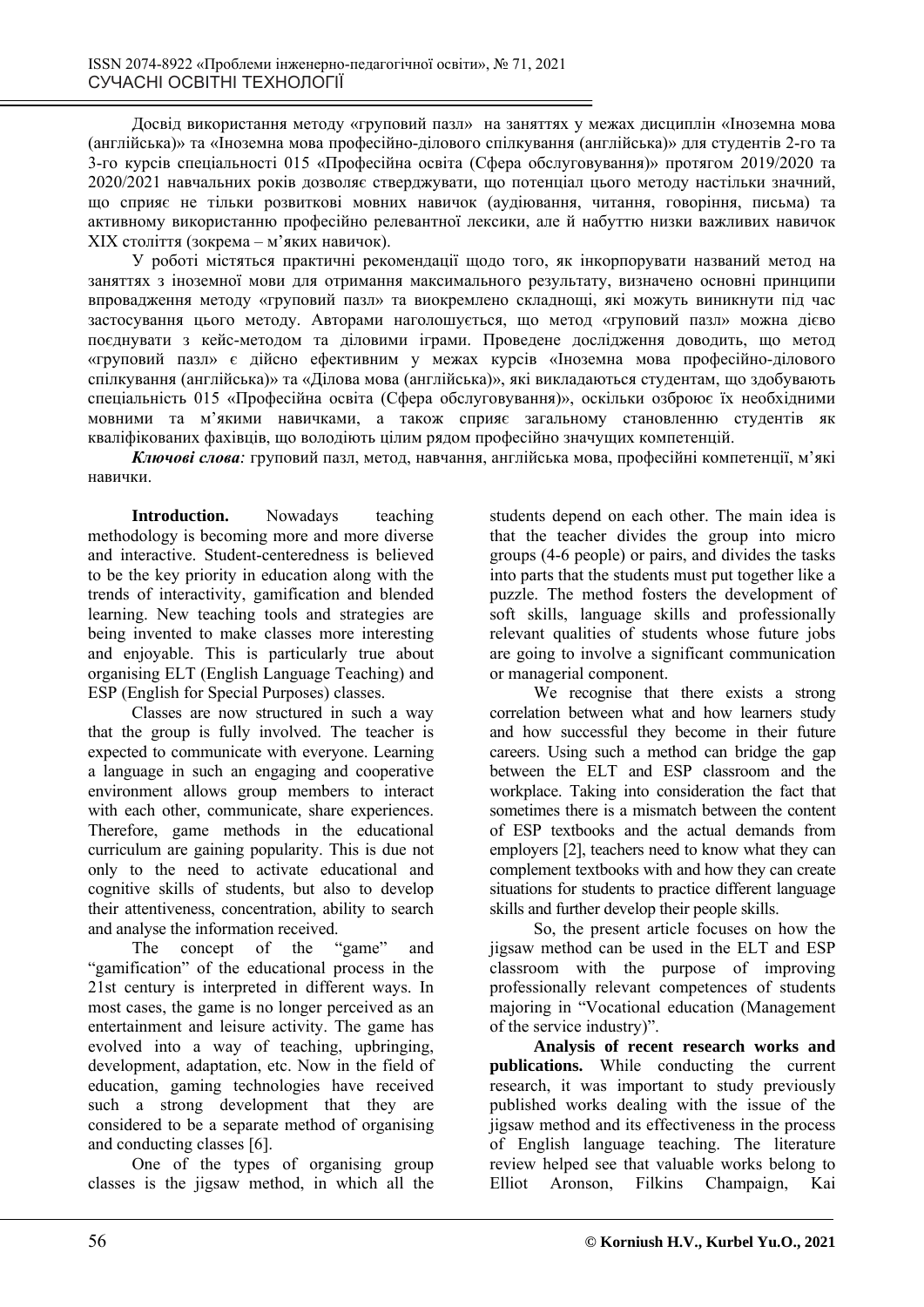Hakkarainen, Spencer Kagan, Gareth Rees, Scott Baan Jafar Sadiq, Siti Mina Tamah et al. However, it was found out that the jigsaw method had never been explored in terms of teaching ESP courses to students specialising in vocational education and/or management, which was why the current research was undertaken.

It should be mentioned that numerous works related to the history and methodology of using the jigsaw method in education (without any specific focus on foreign language teaching) were also taken into account because they served as sources of background information shedding light on why and how the method evolved and can be applied in the teaching and learning process.

**Methods.** To carry out the research we have used a variety of different theoretical and empirical methods. First, to situate our research in the existing body of work, and to evaluate trends within the research topic, a literature review was done. An analysis of curricula and syllabuses was conducted to study the learning outcomes of the specialised disciplines taught to students of the specialty 015 "Vocational education (Management of the service industry)" at Ukrainian Engineering Pedagogics Academy (Kharkiv, Ukraine). The analysis helped us understand whether and how our hypothesis about the effectiveness of implementing the jigsaw method within the ELT and, particularly, ESP courses aimed at future managers for the service industry can be tested and proved. After that, a series of surveys was conducted, which made it possible to reveal the language barriers that future managers for the service industry experienced and the expectations that they had from the English courses taught at Ukrainian Engineering Pedagogics Academy. Then, the jigsaw method was introduced as an experiment in groups of the  $2<sup>nd</sup>$  and  $3<sup>rd</sup>$  year students specialising in "Vocational education (Management of the service industry)" (within the 2019/2020 and 2020/2021 academic years). Activities involving the jigsaw technique fully corresponded to the syllabuses and topics of the disciplines "Foreign Language (English)" and "Foreign language of professional and business communication (English)". What is more, they were introduced regularly and never took more than 40 minutes of the academic time. Each semester students were offered language tests and surveys, both of which gave a clear understanding of how their positive attitude to the course shaped and how much their performance improved along with the array of soft skills.

**The aim of the research** was to study the essence of the jigsaw method in general and the ways of using it in the ELT and ESP classroom as a way to improve professionally relevant competences of future VET teachers specialising in management and managers for the service industry.

**Results & Discussion.** First, we consider it important to dwell upon the essence of the jigsaw method. Jigsaw is a specific type of group learning experience wherein each student must cooperate with their peers to achieve their common and individual goals. This is what the name for the method stems from: students are organised like pieces in a jigsaw to form different kind of groups, where each student (a piece) must be part of the solution to the jigsaw puzzle.

The jigsaw classroom is a research-based cooperative learning technique invented and developed in the early 1970s by social psychologist Elliot Aronson and his students at the University of Texas and the University of California. Since 1971, thousands of classrooms have used jigsaw with great success [1]. The description of this method is as follows: the material is divided into separate puzzles, which are assembled together piece by piece into one overall picture. The teacher's task may vary depending on the goals and objectives set within the class. Students can assemble the final picture themselves, guess the coded answer or compose a story, build a logical chain, explain why the details of the picture were formed in this or that order, etc.

Historically, the jigsaw method was designed to promote empathy, compassion, and sense of belonging. Obviously, when it made its appearance, it was aimed to fight against racial prejudices which elementary school students had or experienced. Back then, in the early 1970s, when there was an urgent need to diffuse tension in classrooms which included black, Hispanic, and white students. Elliot Aronson figured out that the learning environment was quite competitive and biased. Therefore, he put forward a suggestion that a cooperative environment should be developed where students could rely on each other to gain necessary knowledge and skills.

After the method was implemented, children, previously hostile to one another, appeared to be much more supportive and encouraging. They helped each other progress since the success of every individual student depended on how well all the others worked and interacted. Introducing the jigsaw method, where each student acted as a piece essential for the production and full understanding of the final product, helped soften racial tensions, promoted engagement, interaction, developed group-work skills (as well as a number of other soft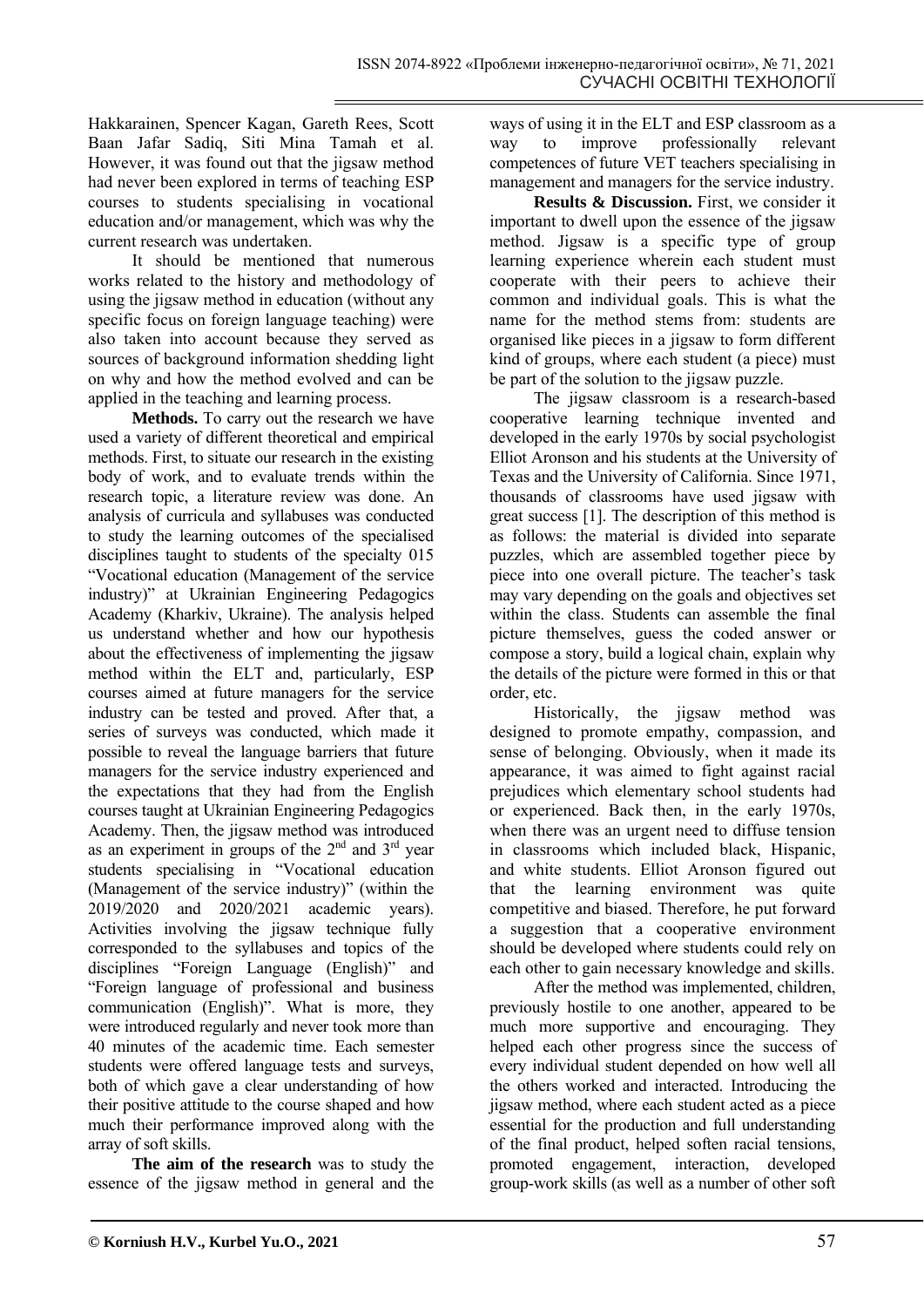skills) and helped students acquire the assigned materials better.

The idea is that students are provided with the opportunity to become "experts" on a particular subject, and share that knowledge with their peers. This technique promotes both self- and peerteaching, which requires students to understand the material at a deeper level and engage in discussions, problem solving, and other educational activities. The jigsaw strategy is used to develop the skills and expertise needed to participate effectively in group activities. It focuses on listening, speaking, cooperation, reflection and problem-solving skills. Obviously, the jigsaw method is an absolutely effective tool aimed at helping students integrate knowledge and understanding from various sources and experts [3].

Jigsaw is a multifunctional structure of cooperative learning which can be used in a number of ways for a variety of goals, but it is primarily used for the acquisition and presentation of new material, review, or informed debate. The use of this group-work activity creates interdependence and status equalisation. The basic idea, as explained above, is very simple: students are divided into groups which all have their own research topic to study. After doing research, each topic group is split in such a manner that new groups have a single member from each of the old topic groups. After the new groups have been assembled, each topic expert is responsible for integrating the knowledge of their topic-specific knowledge into the understanding of the new group they are in. Each student on the team becomes an "expert" on one topic by working with members from the other teams assigned the corresponding expert topic. Upon returning to their teams, each one in turn teaches the group; and students are all assessed on all aspects of the topic.

After a given time, the original groups are disbanded and new ones are formed, which unite "experts" on each aspect of the problem. At this stage, an exchange of opinions of experts takes place, as a result of which their understanding of the issue deepens, and the questions that arose at the first stage of studying the problem are eliminated. As a result of work in this phase, "experts" must assimilate the educational material at a level that would allow them to consciously and accurately convey the content of this educational material to the other students who are not initiated into this particular aspect of the issue.

In the third step, the "experts" return to their original groups and transfer the acquired knowledge to the other members of the group (who are not familiar with this aspect of the problem, but are "experts" on another aspect). At this stage, students learn to listen carefully to their peers, independently explain new material, ask questions and answer them.

At the final stage, the teacher checks the level of assimilation of all aspects of the problem by each member of the group. Control can take place in any known form and ensures the integrity of the work of the "experts".

The basic principles of implementing the jigsaw method include:

− the principle "from more to less": before putting together a large puzzle, it is always necessary to think over the decomposition of the central concept which can be obtained as a result of collecting the entire puzzle;

− the principle of "unity and consistency": the jigsaw method is best used when working in small groups; when applying this method in big groups, the most active students will be engaged in puzzle collection. It is going to be difficult for the teacher to constantly monitor and moderate the group work ensuring that every single student should be involved. In addition, if a large puzzle is made, students may not perceive all the information and lose the logic of collecting individual components;

the principle of "integrity": the jigsaw method is convenient for transmitting a small amount of information. Therefore, it is necessary to take into account that a large number of details, the loss of the logic of the relationship between the details and unnecessary data can overload the final picture. Simplicity, relevance, brevity are the main prerequisites for the success of any jigsaw activity.

The *jigsaw* method involves communication and interaction, serves to promote group-work and other people skills. The method can benefit the educational process at both secondary education institutions and higher education institutions. Any group projects can be carried out using this technique. Moreover, it can be used when teaching different disciplines, with the ELT and ESP classrooms being a perfect field for implementing this method. It should be mentioned that any successful jigsaw activity necessitates reasonable timing, time-management and monitoring.

Teaching English as a foreign language is about having a dialogue which aims to be educational. The nature of the jigsaw method absolutely corresponds to the nature of the process of teaching English because learners get fully engaged in interactive communication which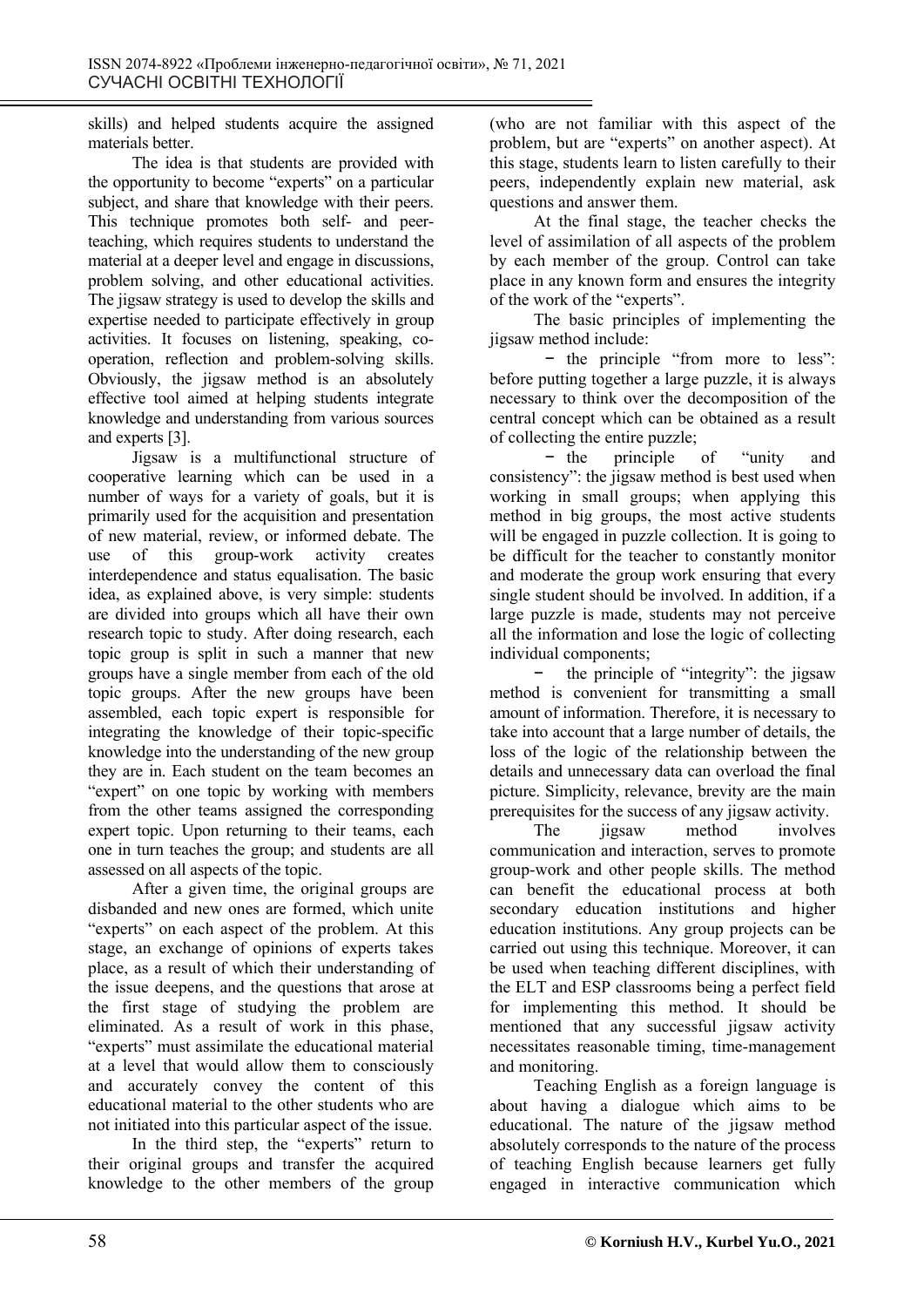makes it possible to exchange information and learn from each other. By means of speaking and active listening, students develop their language skills and improve their soft skills – all this constitutes the basis for mastering English in a communicative and cooperative way.

The jigsaw method has proved to be effective while teaching reading, listening, writing and speaking. For example, information gap exercises can be used as jigsaw reading and listening activities. Learners can be divided into groups and asked to carefully read or listen to different parts of the texts. After that they join other groups that have not read or heard their abstracts and have to share the information so that the others get a complete picture. Obviously, this is a golden opportunity to integrate different skills because students listen to the teacher or native speakers (audio-materials) as well as to one another, read texts, speak to each other to share the information they have received. While listening and reading, students can also be encouraged to take notes or present the results of the jigsaw activity in the written form in order to integrate writing as well.

Reading activities, where students read different parts of the text and then join their groups to give them the overview of it, are managed more easily in comparison to listening activities. Managing a jigsaw listening activity is much more challenging since the teacher needs to prepare several tape recorders and create enough space for listening without disturbing groups which listen to different extracts. The issue can be solved if students have individual headsets or headphones which will enable them to listen to abstracts without disturbing anyone around.

According to Gareth Rees [4], jigsaw reading activities can be carried out in two ways. We believe that listening can also be taught using these activities.

First, the teacher selects a story (a video clip or an audio track) for students to read (listen to) and divides it into two parts. Then the students are split into two groups. One group (group A) studies the first part of the text (listening material) and the other group (group B) studies the second fragment correspondingly. After the students have read (listened to) their text fragments, they pair up with someone from the other group and reconstruct the full story together. The teacher should monitor the students' work, making sure that the learners do not change into their native language to facilitate the retelling. It is also important to make sure that those students who

have studied the first part of the text (audio) start retelling the story first.

Second, the teacher takes two stories which share the same topic. Students are then divided into two groups which receive different stories and study them (answer questions, discuss them, etc). After, each student is paired up with someone from the other group and is asked to retell the story to his/her partner. The partner then answers the questions about the text that his/her peer has just shared. This is how the teacher can understand the quality of the texts comprehension.

The content of the reading and listening materials should depend on the students' level and the topic which is currently studied within the ELT or ESP course. Jigsaw activities may involve reading professional texts, studying audio and video materials which deal with job-related questions. Within the ESP course or Business English course the jigsaw method can be mixed with the case-study and business game method.

Taking into account that students specialising in vocational education study a number of socio-pedagogical disciplines and those ones majoring in management of the service industry study specialised disciplines such as management, operational management, economic theory, economics, accounting, business activities, etc., they need to be able to use the knowledge in international contexts, which means being capable of using English at a sufficient level in everyday and professional situations. What is more, cooperative activities can greatly influence students' communication skills which are regarded as a must for both future teachers and managers. The ESP course which involves case-study and business game methods proves to be much more effective and engaging due to its interdisciplinary nature and active use of close-to-life situations.

For example, during classes in management, students often face situational tasks or the case method. The case method is a teaching technique that uses a description of real economic, social and business situations. Students should investigate the situation, understand the essence of the problem, suggest possible solutions and choose the best one. Cases are based on real factual material or are close to a real situation. ESP classes can use professionally relevant cases for students to discuss and find a good solution to. It helps focus on topical English vocabulary, develop communication skills. However, the case method can also be enriched with the jigsaw method. Cases can be presented as reading or listening material for a small group of students who will have to share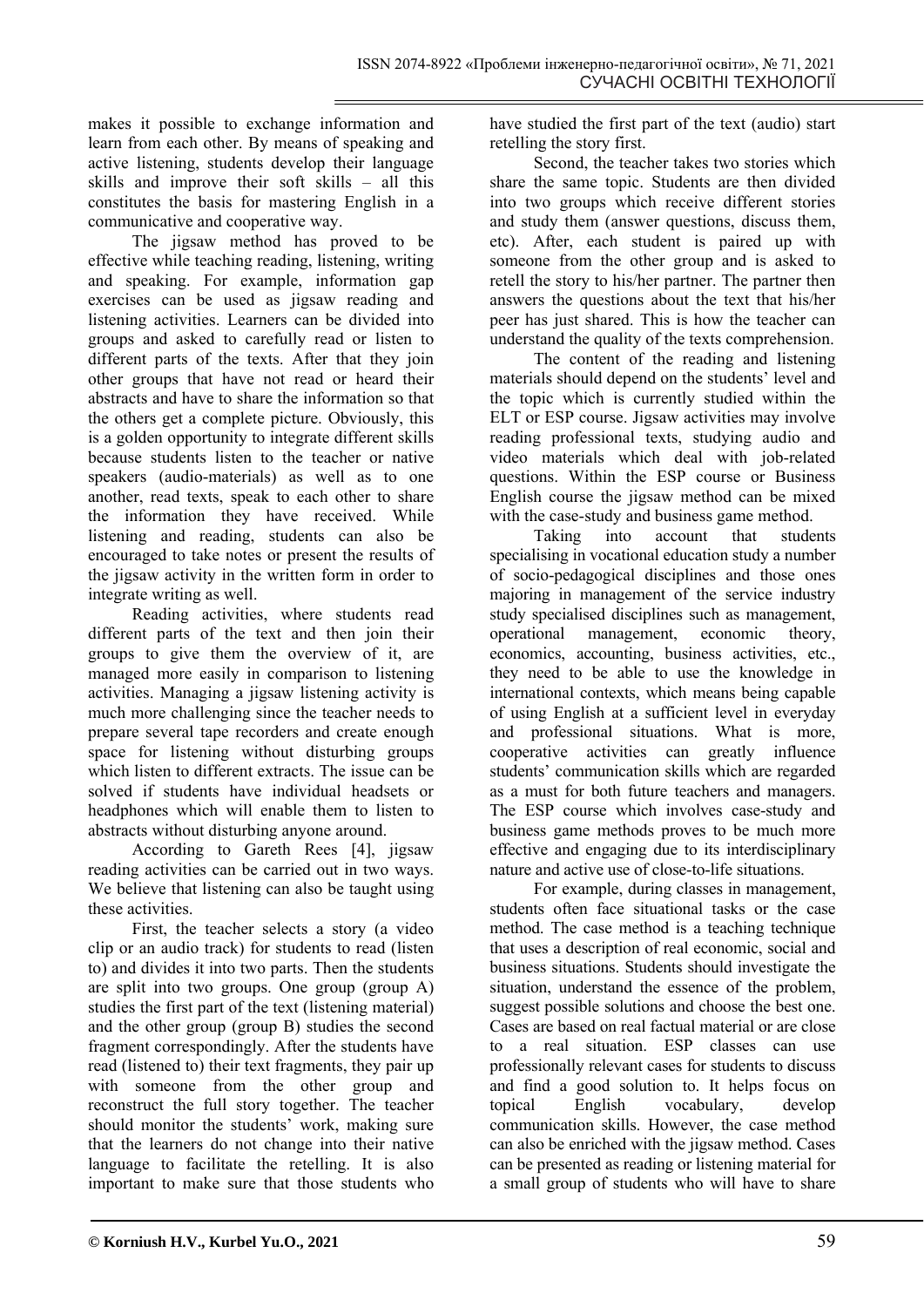the case with the others who have not read or listened to it. Such an activity will help students become more responsible and careful while reading or listening because their peers depend on how well they understand the case and how clearly they can relate it. Topical vocabulary will be actively used in both speaking and listening.

The business game method is also often used at lectures on business activities [5]. Business games are designed to provide an effective learning experience for managers who wish to develop their strategic decision-making skill. They can be carried out through role plays, exercises and simulations. When the jigsaw method is used to deliver a situation for a business game or a task of exchanging information is organised as a jigsaw activity, the learning environment becomes more enriched with interactivity and collaboration.

As we see, future VET teachers and managers (for the service industry in particular) can benefit much from the jigsaw method because English is practiced in so many different engaging ways.

It has already been mentioned in the paper that the jigsaw method improves not only language skills but also a number of other skills. The jigsaw method is very important for future managers and VET teachers of management because they need to communicate with people, solve problem as soon as possible, be creative, and know a foreign language to easily communicate with international partners, grow professionally and take part in international business or educational projects. It is highly important for a manager to:

− be assiduous and attentive as the profession requires strenuous work, most often related to paperwork and calculations;

− have an analytical mind and scrupulous mathematical and logical thinking, love to work with numbers;

− know how to quickly concentrate in any situation;

− be emotionally stable, because managerial (and sometimes teaching) activities are often associated with stress, urgent preparation of reports, analysis of large amounts of information in a short time;

− be principled, honest and responsible.

Evidently, soft skills are an important element of a professional portrait and reputation in the modern world. Soft skills are personal skills that help negotiate with people, achieve success in work and life. These include time management, poise, motivation, teamwork, responsibility, etc. Such qualities are difficult to track and demonstrate. But they are the future of many professions. To expand future managers' and management teachers' opportunities in the profession, it is crucial for every young specialist to develop four different groups of soft skills related to:

− communication (skills which help successfully interact with people);

− self-development (skills that are responsible for further professional development in the chosen field);

− determination (skills which allow achieving success and overcoming obstacles on the way to the goal;

− leadership (skills that are needed to lead people, motivate and correctly allocate resources to achieve goals).

The paradox of soft skills is that they are intangible, but they strongly affect the success at work.

Before introducing the jigsaw method into the education process, it is necessary to understand what a vocational teacher and a service management professional should know, what skills are important for them to develop and if the potential of foreign language learning can benefit the development of professionally relevant qualities and skills. It was found out that future service sector managers and would-be VET teachers majoring in management study a number of interdependent specialised subjects such as Management, Social and Corporate Security, Management Solutions, Economics, Business Organisation, Logistics, Service Marketing, Controlling, Enterprise Economics as well as a wide range of pedagogical and psychological disciplines.

After studying carefully the learning outcomes for the Bachelor's curriculum for "Vocational Education (Management of the Service Industry)" (at Ukrainian Engineering Pedagogics Academy), it became evident that a professional in management for the service industry (as well as a VET teacher) should develop a range of important hard skills. However, the curriculum also includes a vast array of soft skills. For instance, when studying Management, students are expected to acquire learn management methods used in management practice; theoretical and practical aspects of staff motivation; elements and stages of the communication process; the main provisions of the theory of leadership and leadership; causes of conflicts and approaches to overcoming them; system of indicators of economic, organisational and social efficiency of management, their composition and methods of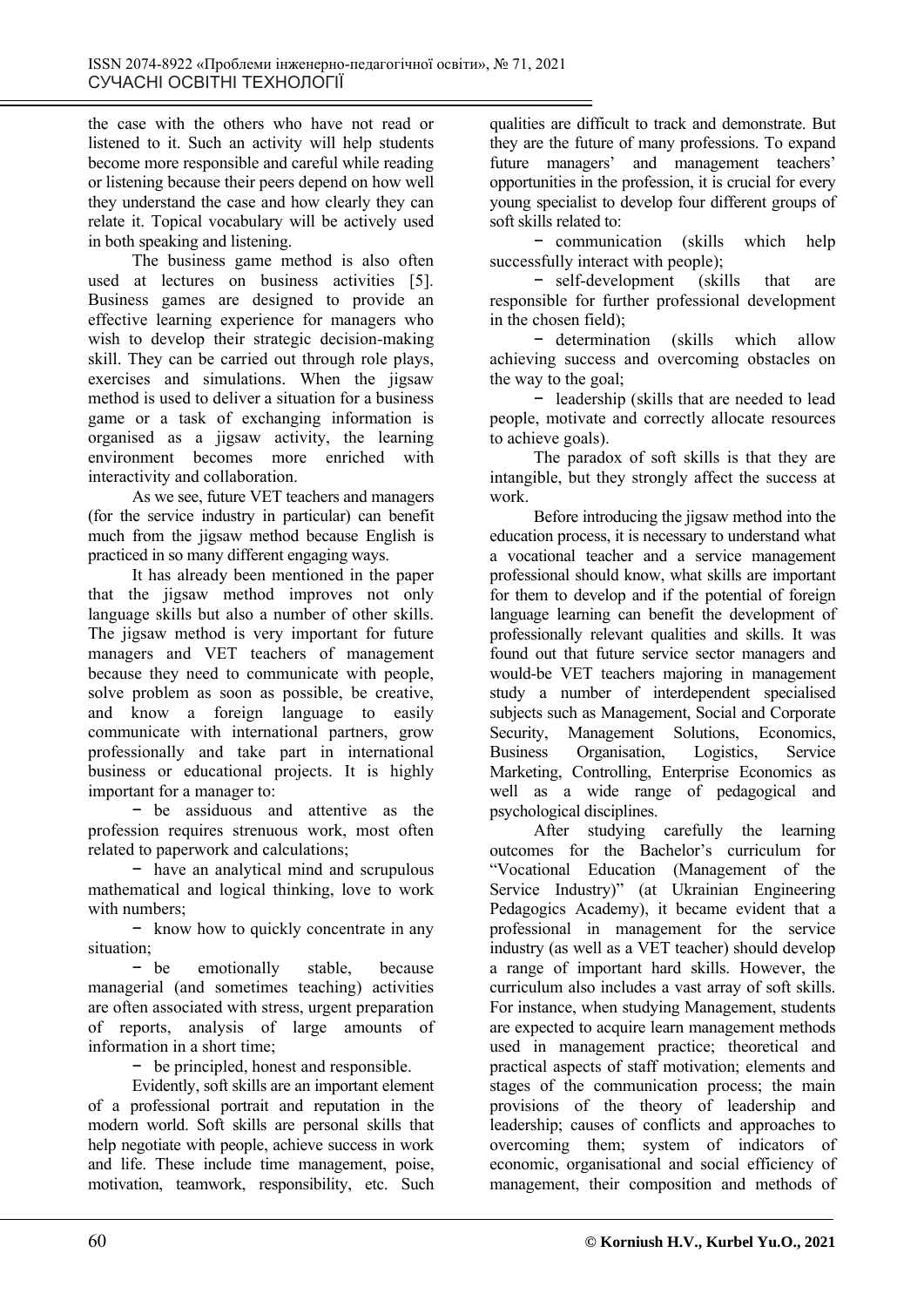determination, etc. After learning such a discipline as Management Solutions, students are supposed to know the essence of management solutions; the content of management solutions; decision-making management procedures; formal and informal decision-making methods, etc. After studying such a discipline as Business Organisation, students get to know psychological and ethical aspects of entrepreneurial activity, forms of interaction and cooperation of business entities, etc.

Evidently, the learning outcomes listed above prove that the knowledge and hard skills that future managers for the service industry and VET teachers in this field are expected to acquire are directly related to personal and interpersonal soft skills, namely communication skills, leadership, problem-solving, flexibility, analytical thinking, creative thinking, decision-making, ability to learn, creativity, result-orientation, perseverance, resistance to stress, team-work skills, ability to resolve conflicts, etc.

Although the English language is not a specialised discipline, it can be a great addition to the educational process aimed at building hard and soft skills of would-be managers or management teachers in case English courses taught at higher education institutions have relevant modern content and interactive organisational form. As a result of the conducted research, the jigsaw method was found to be beneficial for both hard and soft skills development. The experience of employing this method in the ELT and ESP courses with the 2nd and  $3<sup>rd</sup>$  year students specialising in management of the service industry within the 2019/2020 and 2020/2021 academic years allows saying that this method has much complemented the content of the specialised disciplines of the managerial and pedagogical cycle. One of the successes of the method was the fact that is helped improve engagement, involvement as students turned out to be more engrossed in the process of reading and speaking, listening and writing. They learnt to be more attentive to each other and more patient. The jigsaw method created a supportive and cooperative learning environment in which students worked together to accomplish the same goal instead of working against each other. They

## **References:**

1. Aronson E. The Jigsaw classroom [Еlectronic resource] / E. Aronson // The Jigsaw classroom : website. – Access mode : http://www.jigsaw.org. – (Last accessed : 22.12.2020).

2. Bouzidi H. Language attitudes and aptitudes  $\&$ their implications for education / H. Bouzidi. – Chisinau : LAP Lambert Academic Publishing, 2015. – 228 p.

learnt to communicate with different people who constituted their group, learnt to listen to each other, bore responsibility for the common project, felt engaged and experienced the necessary sense of belonging.

The jigsaw method helped students develop the above-mentioned skills and, as a result, become more valuable as professionals directly influencing their employability. In the questionnaire, 88% of students noted that the jigsaw technique helped them improve their managerial and teaching skills, soft skills and, certainly, it influenced the way they used and perceived English. Using the language to deliver information that everybody in their group waited for, students realised the importance of speaking clearly and accurately. English was perceived by them as a means of communicating important information, as a way to collaborate and achieve a common result.

**Conclusions.** Using different forms of work in the ELT or ESP classroom is bound to foster the development of language skills and professionally relevant hard and soft skills. For a more effective result, teachers should employ different instructional tools and methods in the classroom, mix and experiment with them. Classical teaching, involving translations and methodical work with textbooks, is outdated and boring. Therefore, new teaching techniques aimed at simulating real-life situations should be introduced. The jigsaw method is one of such techniques in which learning is organised in a cooperative, authentic and engaging way. Future VET teachers and managers for the service industry, as well as other specialists whose professional activity involves much communication, negotiation and problem-solving, are likely to improve not only the core language skills but also a number of soft skills necessary to succeed on the demanding and competitive job market.

Further research into the issue should deal with studying the most effective ways of implementing the jigsaw method in mixed-ability groups since having students whose language level is different may complicate the process of organising jigsaw activities within the ELT and ESP courses.

3. Hakkarainen K. Jigsaw [Еlectronic resource] / K. Hakkarainen // Aalto Media Lab : website. – Access mode : http://mlab.taik.fi/polut/Yhteisollinen /tyokalu\_jigsaw.html. – (Last accessed :  $22.12.2020$ )

4. Rees G. Jigsaw reading. [Еlectronic resource] / G. Rees // British Council : website. – Access mode : https://www.teachingenglish.org.uk/article/jigsawreading. – (Last accessed : 12.12.2020)